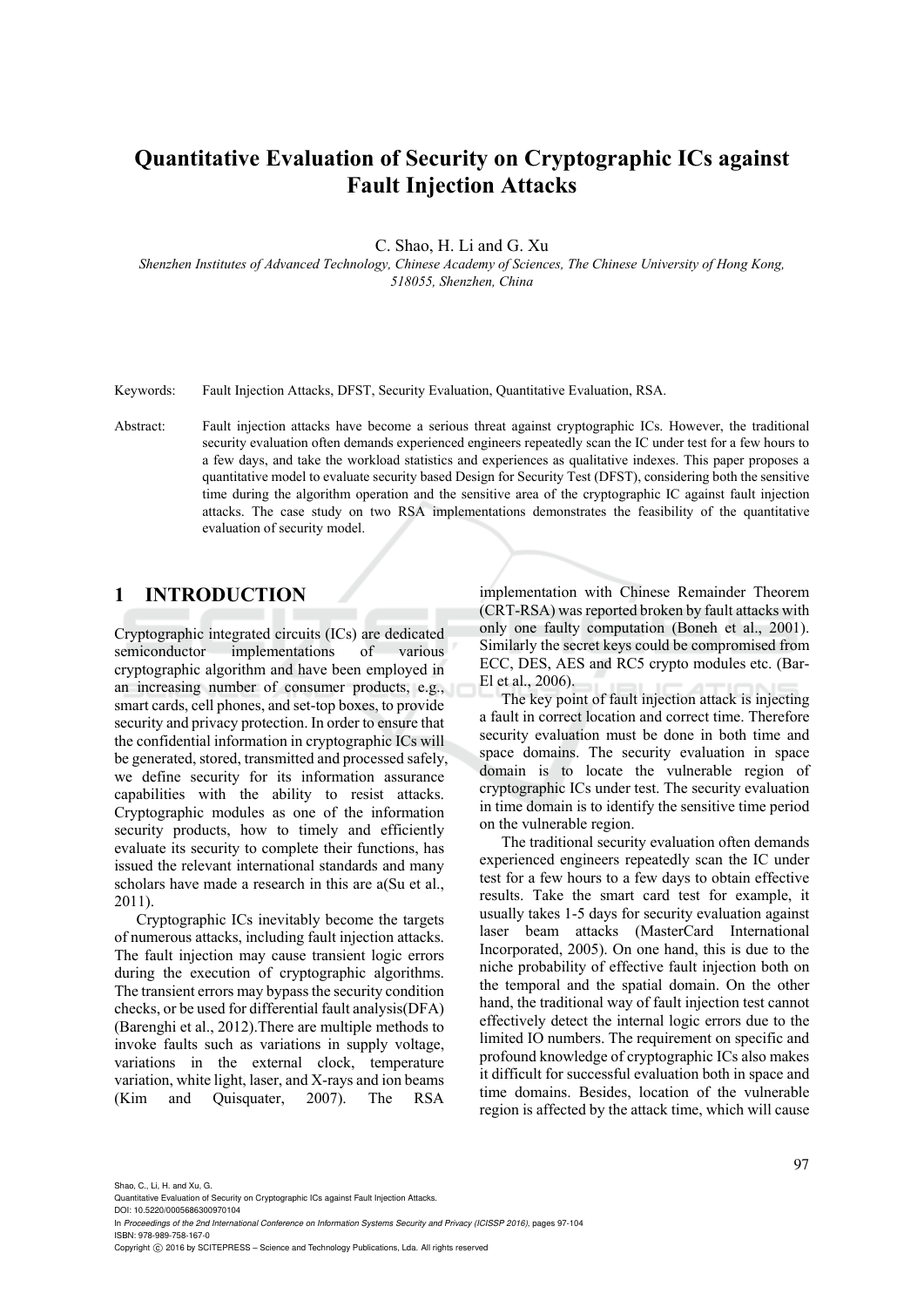inaccurate evaluation results if security evaluation in space and time are separated.

Motivated by these challenges, we develop a quantitative model to evaluate the security considering both the sensitive time and space during the algorithm operation for cryptographic ICs, which is based on the proposed design for security test (DFST) in (Shao et al., 2014) against fault injection attacks with industrial automatic test equipment (ATE). A three dimensions (3D) fault map in time and space can be quickly and accurately obtained, which helps to locate the error-prone region of cryptographic ICs. The value representing the security level can be calculated by the quantitative model.

Compared to the existing security evaluation, the main contributions of the proposed security evaluation method are as follows:

- Security evaluation is performed based DFST, which helps to diagnose the fault occurrence locations with high accuracy and fault occurrence time period with high efficiency.
- The quantitative model considers both the space domain and the time domain, which could provide intuitive understanding and comprehensive evaluation of cryptographic ICs security against fault injection attacks.

The rest of the paper is organized as follows. We briefly introduce the background of fault injection attacks on cryptographic ICs and security test of cryptographic ICs with DFST in Section II. In Section III, we present the evaluation flow based on DFST method and present the quantitative model considering both the space and the operation time. In Section IV, a case study on two RSA implementations is demonstrated to validate the effectiveness of the quantitative evaluation model. The study is concluded in Section V.

## **2 BACKGROUND**

### **2.1 Fault Injection Attacks**

Fault injection attackers aim to maliciously alter the correct functioning of computing devices, and analyze the faulty output to retrieve the secret information, which been listed into Federal Information Processing Standard FIPS 140-3, Security Requirements for Cryptographic Modules (NIST, 2009), generally accepted as one of the standard security evaluation methods. Fault injection techniques can be classified in two main categories:

hardware fault injection, and software fault injection (Ningfang et al., 2011).The hardware fault injection are of the main interest in this paper, which include variations in the external clock, variations in supply voltages, laser illumination, X-rays and ion beams radiation etc.

The hardware fault injection tools can be classified by their (temporal and spatial) precision and the cost (Kim and Quisquater, 2007).

With well-timed power spikes or dropdowns into the supply line, it is possible to for the device to skip specific instruction execution. The temporal precision depends on the voltage drop/spike duration and synchronization with the target device. Similarly, altering the length of a single clock cycle may corrupt data storage, which also requires relatively high temporal precision.

Electromagnetic (EM) disturbances near the device may induceddy currents in the circuit, causing temporary alterations of the signal voltage level.

Laser beam and heavy ion micro beam can cause abnormal behaviors on semiconductor devices through single event effects (SEE), where a strong radiation of a transistor may form a temporary conductive channel in the dielectric, which, in turn, may cause the logic circuit to switch state in a precise and controlled manner.

CATIONS

### **2.2 Fault Attacks to Break Cryptosystems**

Fault injection has been reported effective on various crypto modules. DES (Data Encryption Standard) was reported vulnerable against fault injection attacks at the  $15<sup>th</sup>$  round, an exclusive-OR (XOR) operation between the correct and faulty cipher text will yield the 15th round-sub keys. An exhaustive search of the 64 possible values of the corresponding substitution will reveal the left 6-bitsubkey and thus the entire key (Bar-El et al., 2006). A fault occurs on the  $9<sup>th</sup>$  round of AES (Advanced Encryption Standard) before Mix Column operation will also yield the round key (Moradi et al., 2006).This paper will take the right-toleft RSA binary implementation with Montgomery modular multiplication as the example to illustrate the principle of fault injection attacks.

RSA is one of the first practicable public-key cryptosystems and is widely used for secure data transmission, named after Ron Rivest, Adi Shamir and Leonard Adleman (Rivest et al., 1978). In such a crypto system, the encryption key is public and differs from the decryption key which is private and kept secret. Two distinct and large odd prime numbers *p* and *q* are used to generate two key-pair values: the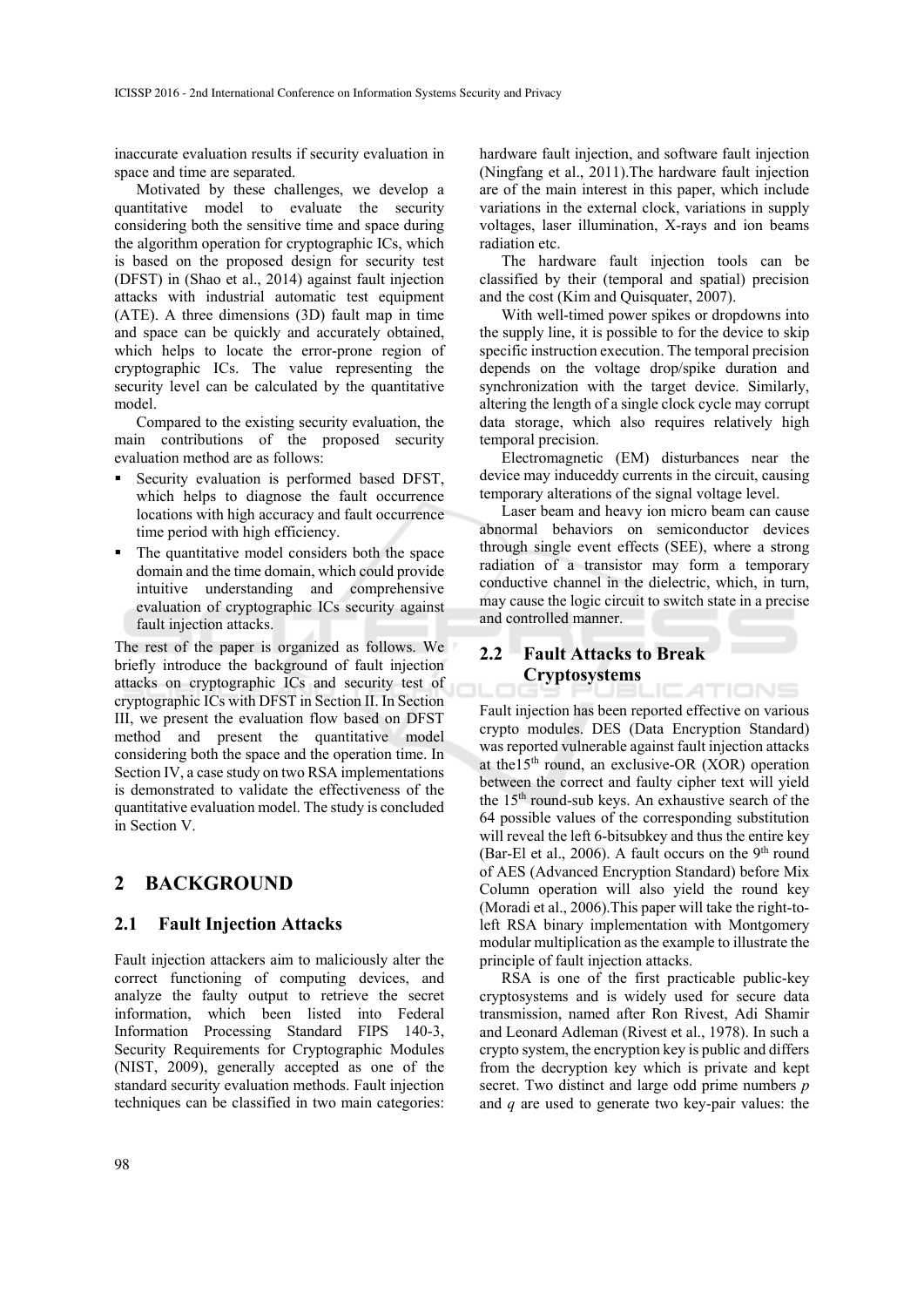public key-pair (*e,N*), and the private key-pair (*d,N*) (Wang, 2006; Zhang, 2005). The RSA algorithm can be described as follows:

The modulus *N* is the product of two large primes *p* and *q*.

Computes *e* through  $gcd(e, (p-1)(q-1)) = 1$ , where gcd refers to the function of greatest common divisor (Hardy and Wright, 1979).

Computes *d* through  $d \cdot e = 1 \pmod{p-1(q-1)}$ .

The RSA encryption is performed using the public key *e*:

$$
c = m^e \bmod N \tag{1}
$$

Where *m* is the plaintext, $0 \le m \le N$ , and *c* is the ciphertext which can be decrypted using the secret key *d*:

$$
m = c^d \mod N \tag{2}
$$

An effective fault induced in one of the RSA private key bits in the binary RSA implementation will result in a faulty decryption result. With detailed fault analysis, one can extract the key bit (Bar-El et al., 2006). The procedure is as following. An attacker arbitrarily chooses a plaintext m and computes the cipher-text *c*. Let us assume there is one bit in secret key *d* flipping from 1 to 0 or vice versa with a fault injection, and the position of the flipped bit is randomly located, then the attacker obtains a faulty plaintext  $\hat{m}$  as the decryption result. Since there is

only one bit flipped, let it be  $d[i]$  flipped to  $d[i]$ , then the division between the faulty and the correct plaintext will yield:

$$
\frac{\hat{m}}{m} = \frac{c^{2^i \overline{d[i]}}}{c^{2^i d[i]}} \text{ (mod } N \text{)}
$$
(3)

Obviously, if

$$
\frac{\hat{m}}{m} = \frac{1}{c^{2^i}} (\text{mod } N) \to d[i] = 1 \tag{4}
$$

And if

$$
\frac{\hat{m}}{m} = c^{2^i} \text{ (mod } N \text{)} \to d[i] = 0 \tag{5}
$$

This process is repeated until enough information is obtained about the secret key *d*.

RSA using the Chinese Remainder Theorem (CRT-RSA) is also vulnerable to fault attacks (Kim and Quisquater, 2007). Let *a* and *b* be the precomputed values required by the CRT-RSA, there is:

$$
\begin{cases} a \equiv 1 \mod(p) \\ a \equiv 0 \mod(q) \end{cases} \quad and \quad \begin{cases} b \equiv 0 \mod(p) \\ b \equiv 1 \mod(q) \end{cases} \tag{6}
$$

And define:

$$
d_p = d \mod (p-1)
$$
  
\n
$$
d_q = d \mod (q-1)
$$
\n(7)

The RSA signature s is the sum as:

$$
s = a \cdot s_p + b \cdot s_q \pmod{N} \tag{8}
$$

Where:

$$
s_p = m^{d_p} \text{ (mod } p)
$$
  
\n
$$
s_q = m^{d_q} \text{ (mod } q)
$$
\n(9)

If there is a fault injected during the computation of  $s_p$  or  $s_q$ , then the faulty signature  $s' = a \cdot s_p + b \cdot s'_q \pmod{N}$ . The subtraction between the correct and the faulty signature will yield:

$$
\Delta = s - s' = b \cdot (s_q - s'_q) \pmod{N} \tag{10}
$$

A simple gcd (greatest common divisor) calculation will factor *N*:

$$
\gcd(\Delta, N) = p \tag{11}
$$

This will compromise the RSA secret key, since we can easily obtain *d* with known two large primes *p* and *q*.

### **2.3 Security Test of Cryptographic ICs with DFST**

Quantitative Evaluation of Security is based on the proposed design for security test (DFST). In this section we demonstrate design for security test (DFST) method and the consequent security test with ATE on cryptographic ICs proposed in (Shao et al., 2014), combining DFT and fault injection techniques to facilitate a fast security test against fault injection with a low IC area overhead.

Figure 1 demonstrates the relation of different phases of cryptographic ICs from design to test. The cryptographic ICs are designed with the proposed DFST. Security test of cryptographic ICs is performed by an engineer in a third authentication party. The designers of cryptographic ICs should provide the test patterns to the security authentication party.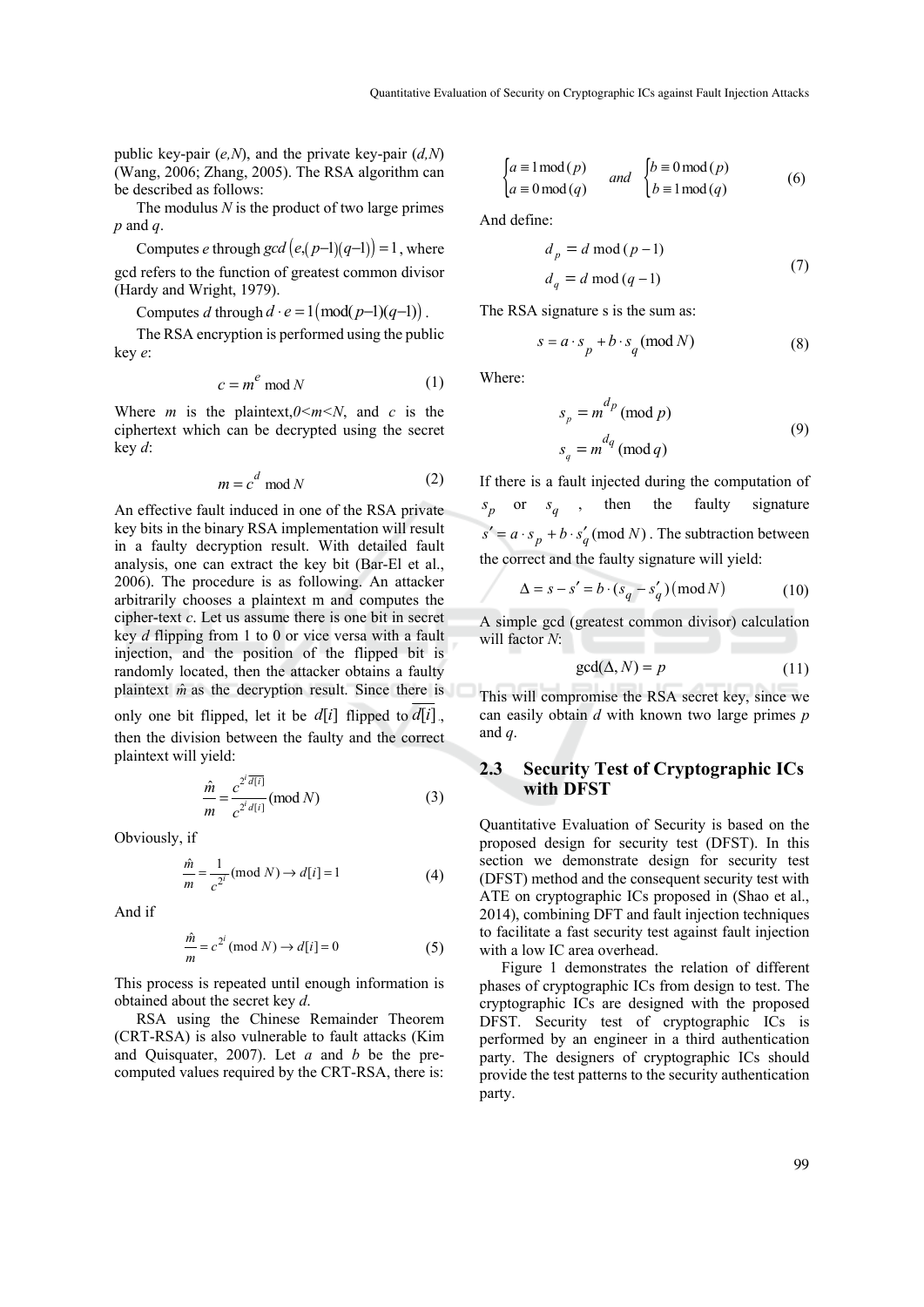

Figure 1: Design for security test (DFST) and Security test of cryptographic ICs.

The security test only concerns a small fraction of the internal circuit states, on which an injected fault will result in an effective faulty encryption/decryption result. With careful differential fault analysis, the effective faulty result will largely reduce the search space of the secret key. The principle idea of DFST is to observe the internal states of those vulnerable cells.

The flowchart of DFST is as follows: Firstly, we identify the sensitive registers with SER analysis as previously described. Secondly, we mark the sensitive registers in Register Transfer Level (RTL) design netlist by prefixing sensitive registers. For example, in the cryptographic algorithm of the rightto-left RSA binary implementation with Montgomery modular multiplication, all the sensitive registers *d*[i]are beginning with '*e\_or\_d\_reg\_*'. Thirdly, we only insert those marked registers into scan chains. Finally, the test patterns are generated with the commercial Automatic Test Pattern Generation (ATPG) tools. The test pattern will be used during the security test.

Once cryptographic ICs are designed for security test with the proposed DFST, the security test could be performed with the industrial ATE equipment. The test structure is illustrated in Figure 2.

The procedures of the security test are as follows: 1) Set the device under test (DUT) in test mode; 2)

Run the test repeatedly with fault injection scanning the DUT; 3) Compare the test result to the golden references. If the two results are inconsistent, mark the area being attacked as the sensitive area; 4) Scan the whole DUT and form a fault map.



Figure 2: Security test on the cryptographic ICs with DFST.

# **3 QUANTITATIVE SECURITY EVALUATION BASED ON DFST**

Since the attacks are sensitive in both time and space domains. We develop the quantitative security evaluation model accordingly. We first locate the vulnerable region of the IC under test. Then we further identify the sensitive time period on the vulnerable region. Thus we can plot the threedimensional (3D) map indicating the vulnerability. Each fault is represented with a cuboid, the bottom area stands for the fault injection spot on the chip layout, and the height stands for the sensitive time period of the spot. The volume of all the cuboids is then calculated for quantitative evaluation.

### **3.1 Security Evaluation in Space Domain**

The aim of security evaluation in space domain is to locate the vulnerable region of ICs under test. The cryptographic ICs designed by DFST can facilitate fast and automatic security test in space domain against fault injection. The flow of security test with the DFST is displayed in Figure3.

The procedures of the security evaluation in space are as follows:

- 1) Set the security chip designed by DFST in test mode;
- 2) Make a scan test of the security chip under faultattack;
- 3) Judge the sensitive area by comparing the scan output to the expected value and compute number of fault occurrences n. If the two results are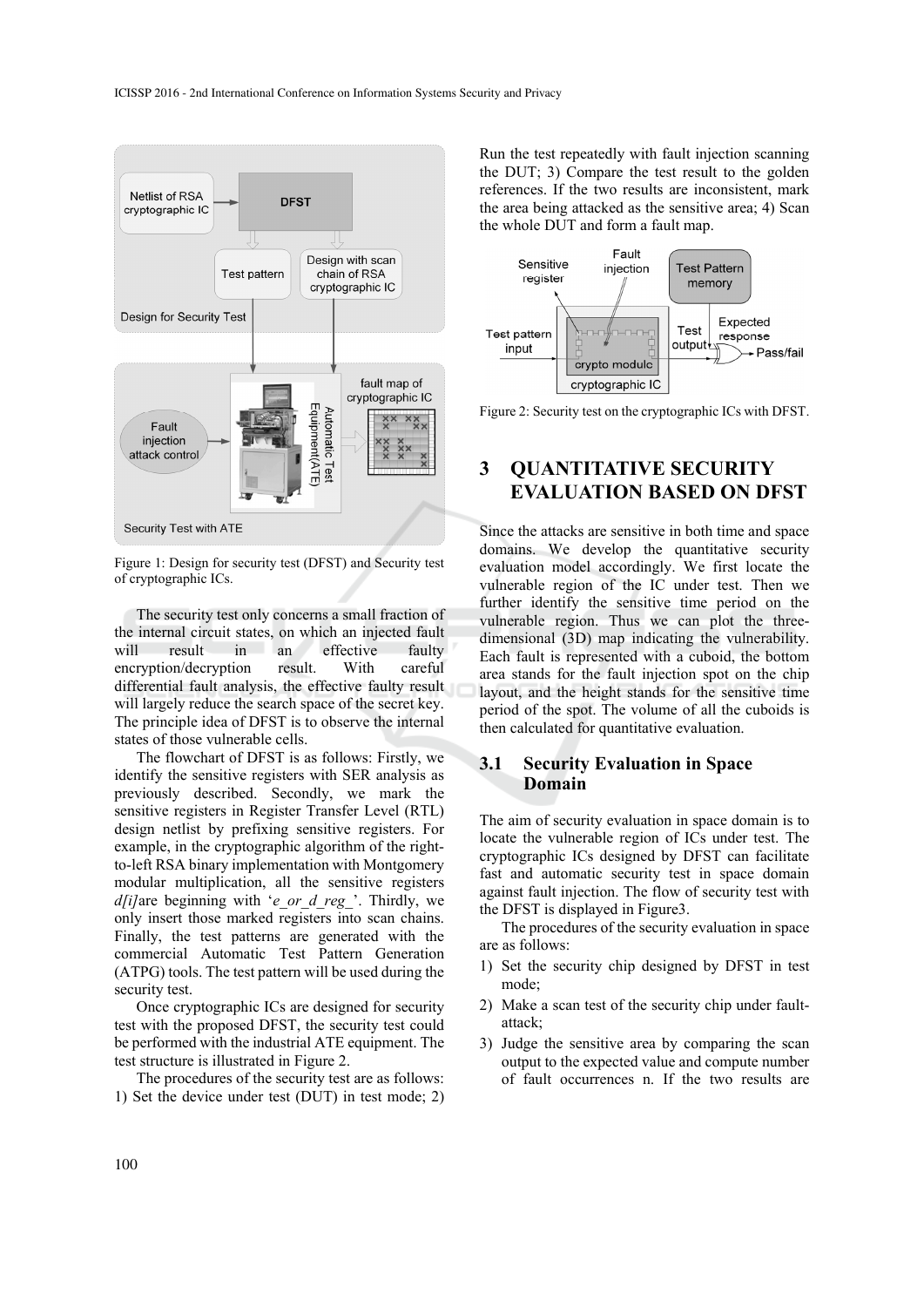inconsistent, mark the area being attacked as the sensitive area.

4) Scan the whole chip layout and form a 2D fault map.

The Security evaluation based DFST can determine the sensitive region exactly by the output vector and has nothing to do with the output analysis, which is much more efficient than security chip without scan chain.



Figure 3: The flow of security test.

During the security test, the chip surface will be scanned with various fault injection tools, such as laser illumination and ion beam irradiation. The chip can be scanned with any size of fault injection attack (FIA) spot, which can target from a single transistor to hundreds of transistors, depending on the equipment used by the attackers as described in Section II. Figure 4 illustrates scanning in the security test, where each scan  $(S_{11}, S_{12} \ldots, S_{mn})$  is scan spot, which corresponds to scan step and scan precision of fault injection tool.

The equation for quantitative security in space domain  $S_{OS}$  for the entire chip is as:

$$
S_{QS} = n \bigg/ N \tag{12}
$$

Where *N* denotes the total number of the fault injection evenly traversing the entire IC, which depends on the entire chip area, each injection spot size and scan step; *n* denotes the number of fault occurrences;  $S_{OS}$  denotes the percentage of the sensitive area in the whole chip. A larger value of  $S_{OS}$ indicates a lower security level.



Figure 4: Fault injection scan on the cryptographic ICs with DFST.

#### **3.2 Security Evaluation in Time Domain ICATIONS**

Since security evaluation in time domain aims to locate the vulnerable time regions of marked vulnerable locations during the cryptographic algorithm execution, the cryptographic IC should work in function mode. In order to flexible control fault injection, security evaluation in time domain is operated by the method of function simulation. The procedures are as follows:

- 1) Select a sensitive logic cell from marked vulnerable locations and inject faults at certain time intervals. Fault can be injected by the simulation tools. The time interval of fault injection is flexible. A short interval usually means finer operation but longer evaluation cycle. We recommend one clock cycle as the time interval for the simulation of each fault injection.
- 2) Analysis the encryption/decryption results and judge the sensitive time. If the result generates a valid error, mark the time interval as the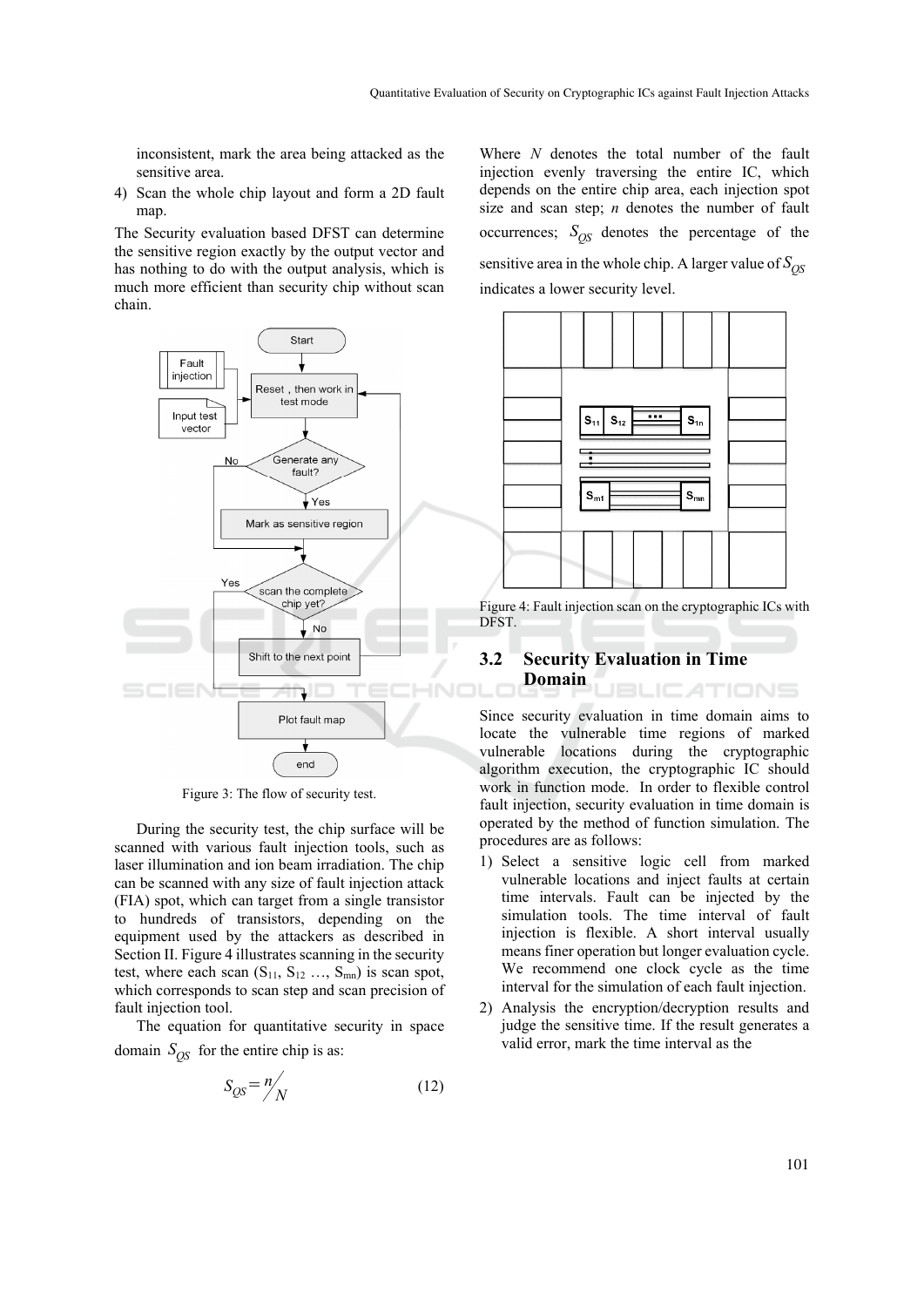sensitive time.

- 3) Traverse the entire encryption/decryption period under fault injection at certain time intervals.
- 4) Move to the next a sensitive point and repeat the above steps.
- 5) Traverse all sensitive logic cells from marked vulnerable locations of 2D fault map. Then plot the sensitive time period for corresponding sensitive logic cells and form 3D fault map. Each fault is represented with a cuboid.

The volume *V* of the sensitive regions is calculated as:

$$
V = \sum_{i=1}^{n} t(i) \cdot s(i)
$$
 (13)

Where n denotes the total number of the sensitive spots in space; *i* denotes the ith spot that exhibits a fault;  $s(i)$  denotes the area of the  $i<sup>th</sup>$  fault injection spot; *t(i)* denotes the time during of the fault on the *i th* spot.

Eq. (13) does not take into account of the parallel and the serial implementations of the same cryptographic algorithm. A parallel implementation usually occupies larger IC footprint than the serial implementation, but takes shorter time. To eliminate the effect from parallel and serial operation of the same function, Eq. (13) could be updated through normalization:

$$
S_Q = \frac{\sum_{i=1}^n t(i) \cdot s(i)}{S \cdot \mathcal{F}}
$$
 (14)

Where *S* denotes the entire IC area, *T* denotes the entire time for each cryptographic execution cycle. A bigger value of  $S_Q$  indicates a lower security level.

# **4 CASE STUDY**

### **4.1 Security Quantitative Evaluation Method Based RSA**

In this section, we demonstrate the quantitative evaluation with the implementation of a 1024-bit RSA cryptosystem. The RSA module is the right-toleft binary algorithm with Montgomery modular multiplication. The design mainly includes an 8051 microprocessor, memory, a bus controller, a random number generator (RNG), the RSA encryption and the decryption module. The procedure of security quantitative evaluation for the RSA cryptographic IC

is divided into two steps: design for security test and security quantitative evaluation. The detailed flow is as follows:

1) Design for Security Test:

- The key registers  $d[i]$  are identified as the sensitive registers.
- Mark the sensitive registers by defining the registers' names with the prefix "e\_or\_d\_reg\_" in the netlist.
- Insert the scan-chain around the marked sensitive registers and output the original DFT gate-level netlist. The DFT commands such as<br>"set\_scan\_path" and "set scan element and "set\_scan\_element true/false" are able to separate the sensitive registers from other registers.
- Generate the test patterns out of TetraMax<sup>TM</sup>, a commercial ATPG tool.
- Generate the physical layout of the RSA implementation t.
- 2) Quantitative Evaluation of Security:
- Set the RSA cryptographic IC designed by DFST in test mode.
- Make a scan test of the RSA cryptographic IC under fault-attack in Automatic Test Equipment.
- **Perform the quantitative security evaluation in** space domain by simulating the fault injection test, and plot the 2D fault map.
- Perform the quantitative security evaluation in **the domain, and plot the 3D fault map.**

#### **4.2 Experimental Results**

,

In our simulation, the scan registers are synthesized with Synopsys Design Compiler™, the scan chains are inserted with DFT Complier™, the test patterns are generated from the ATPG tool TetraMax™, and the circuit simulator is chosen to be VCS™. Other similar tools can also be used. We identify 2048 sensitive registers and insert 6 scan-chains, which accounts for an area overhead of 0.6%. For our RSA implementation and the necessary peripheral circuits of 740,000 logic gates, the area of cryptographic IC design of RSA is 36mm2 , with the technology of0.18um GSMC. Laser illumination is selected as fault injection source, and a laser spot size is selected to be 10*um*x 10*um*large.

Figure 5 demonstrates the 2D fault map of the RSA cryptographic IC design. The crosses indicate the faults (not one by one indication due to the image resolution limit). The sensitive registers contain two types: *key\_ed[i]* and *e\_or\_d[i]*. The total number of laser illumination traversing the entire chip is 360000,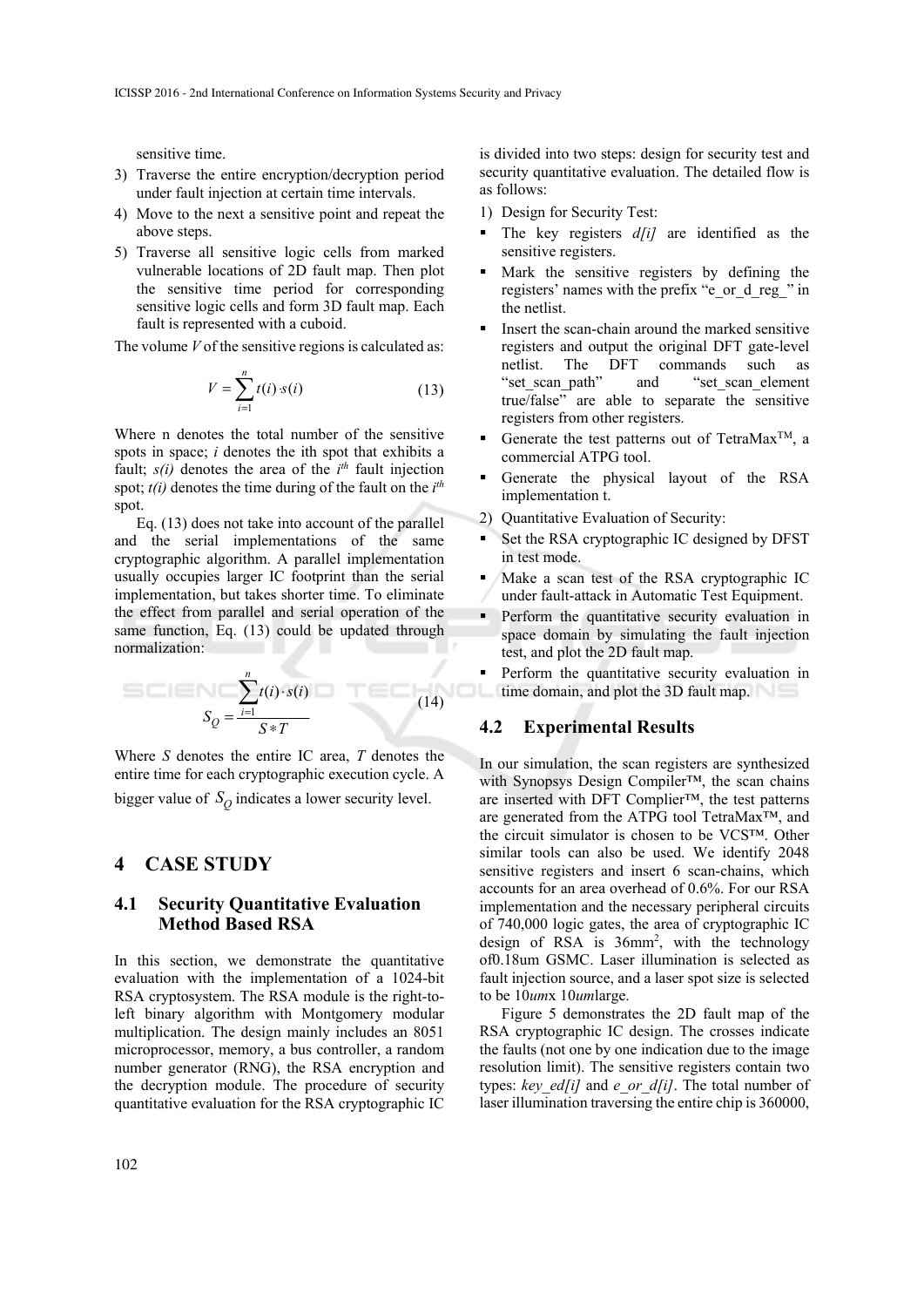among which the number to successfully inject faults is 4248. Then the quantitative security evaluation of our test chip in space domain for the entire chip is calculated as:

$$
S_{QS} = \frac{n}{N} = \frac{4248}{360000} = 1.18\%
$$



Figure 5: 2D fault map of the binary RSA design.



Figure 6: 3D fault map of the binary RSA design.

Figure 6 demonstrates the of the 3D fault map of the cryptographic IC design of the binary RSA implementation. The die area of cryptographic IC design of RSA is 36mm2 and the length of the RSA decryption time is about 54ms. The number of sensitive spots related to the registers *key ed[i]* is 2016, shown with the pink short blocks at the bottom. The sensitive time interval for *key ed[i]* is 50ns, as 't1'exemplifies. The number of sensitive spots related to the registers *e\_or\_d[i]* is 2232, shown with the blue blocks along the time axis. The sensitive time interval

for *e\_or\_d[i]* is 51400ns, as 't2' exemplifies. The area of each register in technology library of0.18um GSMC is  $66.5$ um<sup>2</sup>.

The quantitative security evaluation of the rightto-left binary implementation of RSA is then calculated as:

$$
S_{Q\_binary} = \frac{\sum_{i=1}^{n} t(i) \cdot s(i)}{S * T}
$$
  
= 
$$
\frac{(50ns \times 2016 + 51400ns \times 2232) \times 66.5um^2}{36 \times 10^6 um^2 * 54 \times 10^6 ns}
$$
  
= 
$$
3.9 \times 10^{-6}
$$

Various implementations will have different values of quantitative security evaluation. The CRT-RSA has much larger value than the binary RSA, since CRT-RSA has much larger sensitive area: the whole submodules computing  $s_p$  and  $s_q$  . Furthermore, each sensitive spot will be vulnerable for a long time along the execution cycle, since the fault injection attack works on binary RSA if and only if one bit is changed, but there is no such limit on CRT-RSA.

For our CRT-RSA implementation and the necessary peripheral circuits of 983,000 logic gates, there are 21633 sensitive registers. The total layout area is 72mm2 , the number of sensitive logic cells in sub-modules computing sp or sq is 519401. The area of a standard cell in technology library of0.18um GSMC is  $13.5$ um<sup>2</sup>. Each of the computation of  $s_p$  and  $s_q$  roughly takes 27ms. Then the quantitative security evaluation of the CRT-RSA implementation is calculated as:

$$
S_{Q\_CRT-RSA} = \frac{\sum_{i=1}^{n} t(i) \cdot s(i)}{S*T} = \frac{2(27 \times 10^6 n s \times 519401) \times 13.5 u m^2}{72 \times 10^6 n m^2 * 27 \times 10^6 n s} = 0.19
$$

This indicates that CRT-RSA is almost

 $S_{Q\_CRT-RSA}$  = 48717 times more vulnerable against \_ *Q binary S*

the fault injection attacks. The result is quite contrary to previous observation that CRT-RSA is superior compared to the right-to-left binary implementation, in terms of better security against simple power analysis etc. This quantitative evaluation model can help the product designers to select the appropriate implementation, considering potential attack environments.